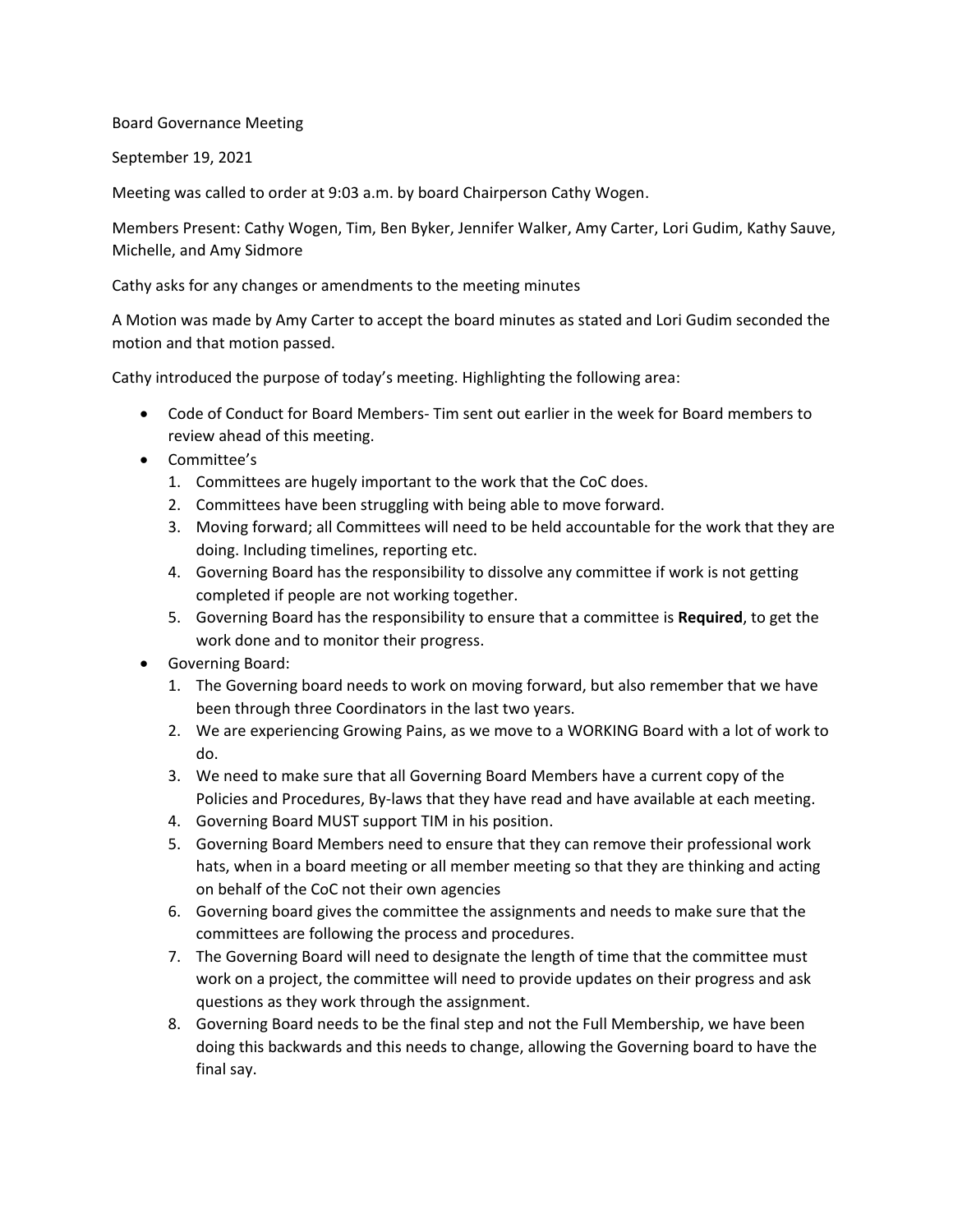- 9. The Governing Board to take a deep dive into all the Bylaws, Policies and Procedures, committees etc. Make sure that language, processes, and guidelines are in line and that all Governing Board Members can speak to each using the same language.
- Code of Conduct: *Michelle made a Motion to amend the Central MN CoC Governing Board Member; Code of Conduct and Ethics. Lori Gudim, seconded the motion and the motion passed.*
	- 1. Discussion on the CENTRAL MN CONTINUUM OF CARE GOVERNING BOARD MEMBER; CODE OF CONDUCT AND ETHICS that Tim sent out earlier in the week for everyone to review prior to this meeting.
	- **2. Keep the paragraph and the code of conducts and all board members have signed it and read as**
- Standing Committees and Work Groups:
	- 1. Need to schedule a meeting to take a deep dive not each committee.

2.Tim to work on a draft of what the policy and procedure committee would look like

3.Tim will also do the same for the PIT committee- is this the responsibility of Central MN Housing.

4. Committees will have the same format- Cathy Wogen will put the template. Any changes to the template need to be submitted to Cathy by August 27, 2021

5.All information on each Standing Committee is due on September 3, 2021, needs to be sent to all board members for review

6. The following Board Members will put together the information on the following committees, using the template that Cathy will be sending out. Please see the deadline dates listed above to have this information completed.

**Jennifer** - PIT

**Cathy** – Racial Equity, Diversity, and Inclusion

**Tim**- Ranking

**Lori/ Ben**- HMIS/ Data Committee? How to work with ICA

**Amy C.**- Membership

**Michelle** - Policies and Procedures

**Amy S.-** Coordinated Entry Policies and Procedures

• Misc. Items Discussed

**Racial Equity technical assistance-** Tim is recommending that we are not ready to move forward with this program currently. Tim shared that as a CoC we really need to look at what we are doing related to increase our Racial Equity across the entire CoC. Tim shared that the Technical Assistance may be available in the future, we should wait and focus on strengthening the current work that we are doing,

Racial Equity, Diversity, and Inclusion- need to develop a plan to move forward in growing this area.